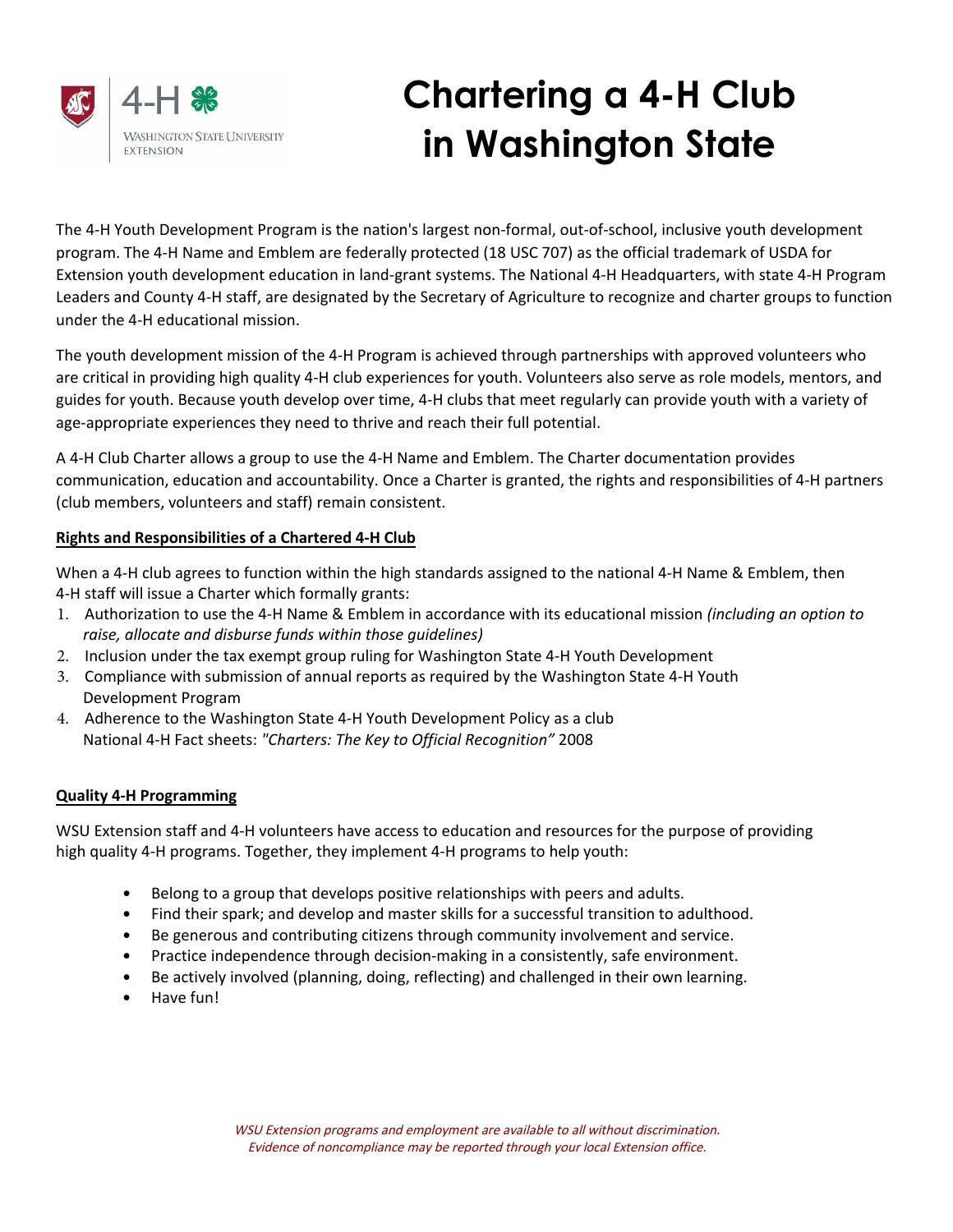#### **Standards for a Chartered 4-H Club**

Together, 4-H youth and volunteers review, date, or check (✓) the following statements to apply for a 4-H Club Charter. Return these pages (2 and 3) to 4-H staff at the local county Extension 4-H Office.

\*4-H staff will monitor status of items checked (✓) 'in progress' for accomplishment in reasonable time.

#### NOTE: A group MUST have a Charter before using the 4-H Name & Emblem or conducting financial business.

#### Date Completed Or (√) Agreed\* e.g. 2/4/2018

#### 1. 4-H Club Organization

- Date Completed Agreed
- $J_{\perp}$   $J_{\perp}$   $\perp$  A. To establish a welcoming place to learn, we agree to choose a club name that is inclusive, and does not discriminate against any interested youth (inclusive without regard to race, color, religion, national origin, gender, disability, sexual orientation, or marital/parental status) today or in the future. Youth from historically underrepresented groups are welcome in 4-H. Upon verbal approval by the local WSU Extension 4-H staff, the name of this 4-H club/group is:
- B. The 4-H Name & Emblem is protected by Federal law. This 4-H Club agrees to read and understand how to use the 4-H Name & Emblem appropriately. See National 4-H Fact Sheet "Use of the 4-H Name & Emblem."
- 
- \_\_/\_\_/\_\_ \_\_ C. To expand and practice healthy relationships beyond one's family, this 4-H Club agrees to establish the goal to recruit and enroll at least five (5) members from at least three (3) different families to participate.

\_\_\_\_\_\_\_\_\_\_\_\_\_\_\_\_\_\_\_\_\_\_\_\_\_\_\_\_\_\_\_\_\_\_\_\_\_\_\_\_\_\_\_\_\_\_\_\_\_\_\_\_\_\_\_\_\_\_\_\_\_\_\_\_\_\_\_\_\_\_\_\_\_\_\_\_

## **2. Club Meetings and Education**

- $\frac{1}{2}$ A. We will participate in a minimum of six (6) hours of planned, group activities, meetings, service, workshops to qualify as 4-H programming.
- \_\_/\_\_/\_\_ \_\_ B. We will support an ongoing, positive learning environment, we will schedule a minimum of six (6) club meetings during a 4-H year, which is Oct. 1 - Sept. 30).
- \_\_/\_\_/\_\_ \_\_ C. To provide quality 4-H programming and help youth thrive, 4-H club meetings will include: business (led by members), education, and fun.
- D. To help youth practice decision-making in a safe environment, 4-H clubs often choose 'officer' and committee roles to practice decision-making and leadership skills in 4-H. Each club may choose ways for youth to practice these skills. This group will:

\_\_\_\_\_\_\_\_\_\_\_\_\_\_\_\_\_\_\_\_\_\_\_\_\_\_\_\_\_\_\_\_\_\_\_\_\_\_\_\_\_\_\_\_\_\_\_\_\_\_\_\_\_\_\_\_\_\_\_\_\_\_\_\_\_\_\_\_\_ \_\_\_\_\_\_\_\_\_\_\_\_\_\_\_\_\_\_\_\_\_\_\_\_\_\_\_\_\_\_\_\_\_\_\_\_\_\_\_\_\_\_\_\_\_\_\_\_\_\_\_\_\_\_\_\_\_\_\_\_\_\_\_\_\_\_\_\_\_

WSU Extension programs and employment are available to all without discrimination. Evidence of noncompliance may be reported through your local Extension office.